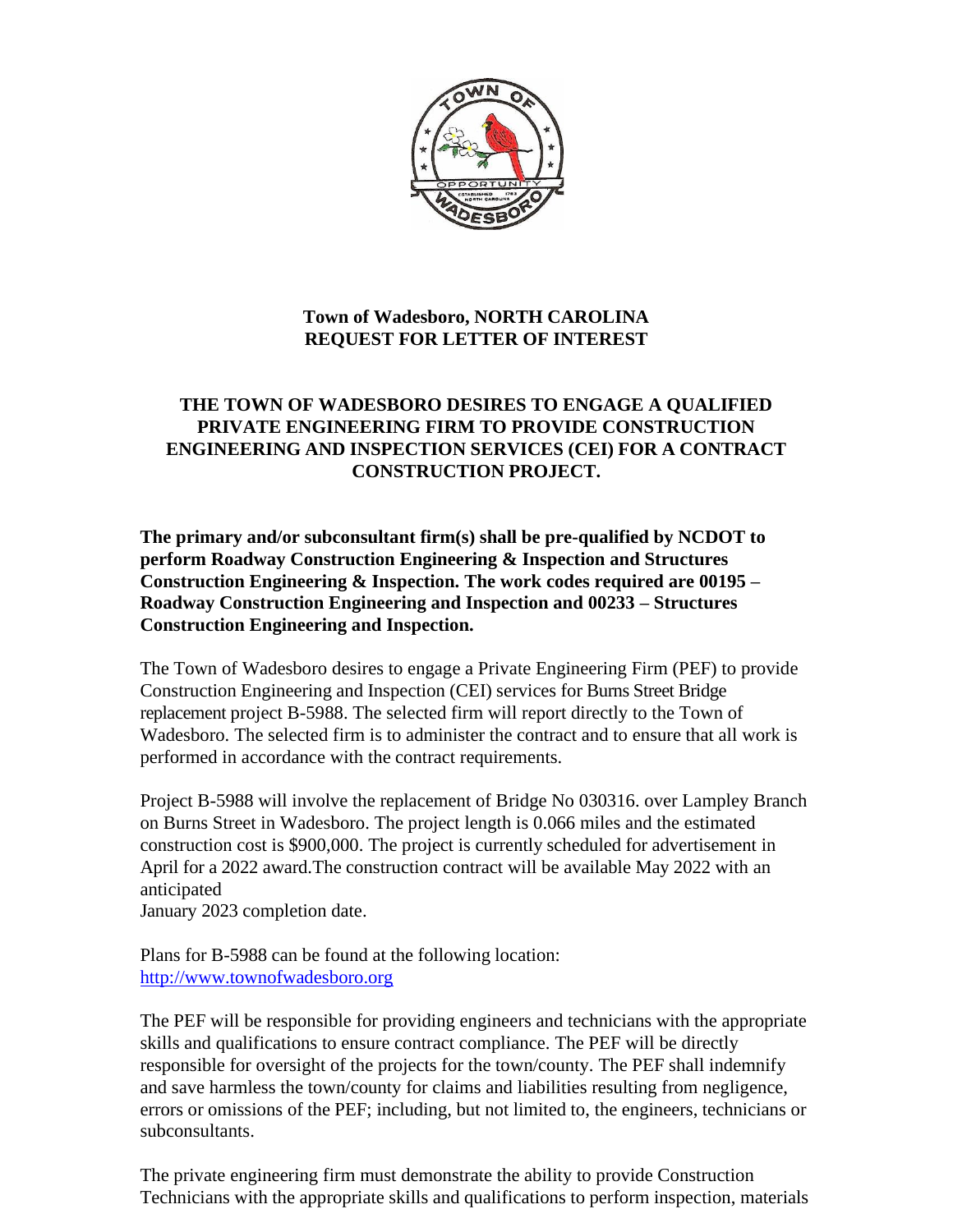sampling, materials testing, surveying grade verification, documentation of pay quantities, erosion control and permit compliance, safety compliance and claims avoidance.

The technicians performing the inspection work must be NCDOT certified to perform materials sampling and testing or be able to obtain provisional certifications based on their combination of education, training and experience.

Any firm wishing to be considered must be properly registered with the Office of the Secretary of State and with the North Carolina Board of Registration for Professional Engineers and Land Surveyors. Any firm proposing to use corporate subsidiaries or subcontractors must include a statement that these companies are properly registered with the NC Board of Registration for Professional Engineers and Land Surveyors. The Engineers performing the work and in responsible charge of the work must be registered Professional Engineers in the State of North Carolina and must have a good ethical and professional standing. It will be the responsibility of the selected private firm to verify the registration of any corporate subsidiary or subcontractor prior to submitting a Letter of Interest. The firm must have the financial ability to undertake the work and assume the liability. The selected firm will be required to furnish proof of Professional Liability insurance coverage in the minimum amount of \$1,000,000. The firm must have an adequate accounting system to identify costs chargeable to the project.

The proposed method of payment for this contract is cost plus a percentage fee with a maximum amount.

The selection of a private engineering firm to provide Construction Engineering and Inspection Services on this specific project will be handled in accordance with the following process:

- 1. Submission by the private engineering firm of a Letter of Interest (LOI).
- 2. City will short list private engineering firms to a minimum of three firms.
- 3. Pre-interview meeting and oral interview at the option of the Town.
- 4. City will select a private engineering firm to provide the Construction Engineering and Inspection Services.

In order to meet the schedule currently set for the project, the selected private engineering firm shall be required to submit a fee proposal to the City within 12 days for review. After concurrence by the Town it will be submitted to NCDOT for review and approval.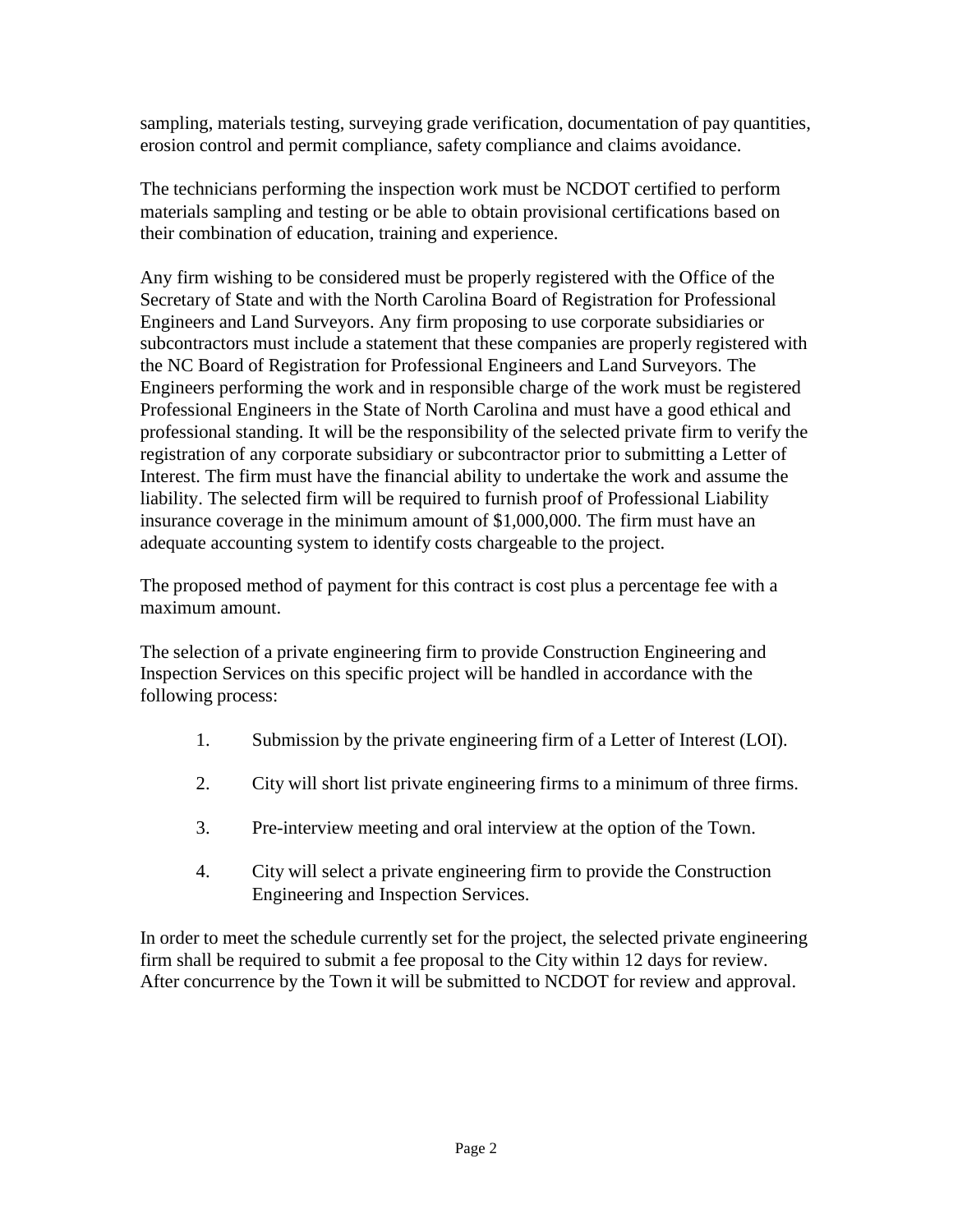### **SMALL PROFESSIONAL SERVICE FIRM (SPSF) PARTICIPATION**

The NCDOT encourages the use of Small Professional Services Firms (SPSF). Small businesses determined to be eligible for participation in the SPSF program are those meeting size standards defined by Small Business Administration (SBA) regulations, 13 CFR Part 121 in Sector 54 under the North American Industrial Classification System (NAICS). The SPSF program is a race, ethnicity, and gender neutral program designed to increase the availability of contracting opportunities for small businesses on federal, state or locally funded contracts. SPSF participation is not contingent upon the funding source.

The Firm, at the time the Letter of Interest is submitted, shall submit a listing of all known SPSF firms that will participate in the performance of the identified work. The participation shall be submitted on the NCDOT's Subconsultant Form RS-2. RS-2 forms may be accessed on the website at

[https://apps.dot.state.nc.us/quickfind/forms/Default.aspx.](https://apps.dot.state.nc.us/quickfind/forms/Default.aspx)

The SPSF must be qualified with the NCDOT to perform the work for which they are listed.

Real-time information about firms doing business with the Department and firms that are SPSF certified through the Contractual Services Unit is available in the Directory of Transportation Firms. The Directory can be accessed by the link on the NCDOT's homepage or by entering<https://apps.dot.state.nc.us/vendor/directory/> in the address bar of your web browser.

The listing of an individual firm in the NCDOT's directory shall not be construed as an endorsement of the firm.

# **PREQUALIFICATION**

The NCDOT maintains on file the qualifications and key personnel for each approved discipline, as well as any required samples of work. Each year on the anniversary date of the company, the firm shall renew their prequalified disciplines. If your firm has not renewed its application as required by your anniversary date or if your firm is not currently prequalified, please submit an application to the NCDOT *prior* to submittal of your letter of interest. An application may be accessed at [https://connect.ncdot.gov/business/Prequal/Pages/Private-Consulting-Firm.aspx.](https://connect.ncdot.gov/business/Prequal/Pages/Private-Consulting-Firm.aspx) Having this data on file with the NCDOT eliminates the need to resubmit this data with each letter of interest.

Even though specific DBE/MBE/WBE goals are not required for this project, the NCDOT of Transportation is committed to providing opportunity for small and disadvantaged businesses to perform on its contracts through established NCDOT goals.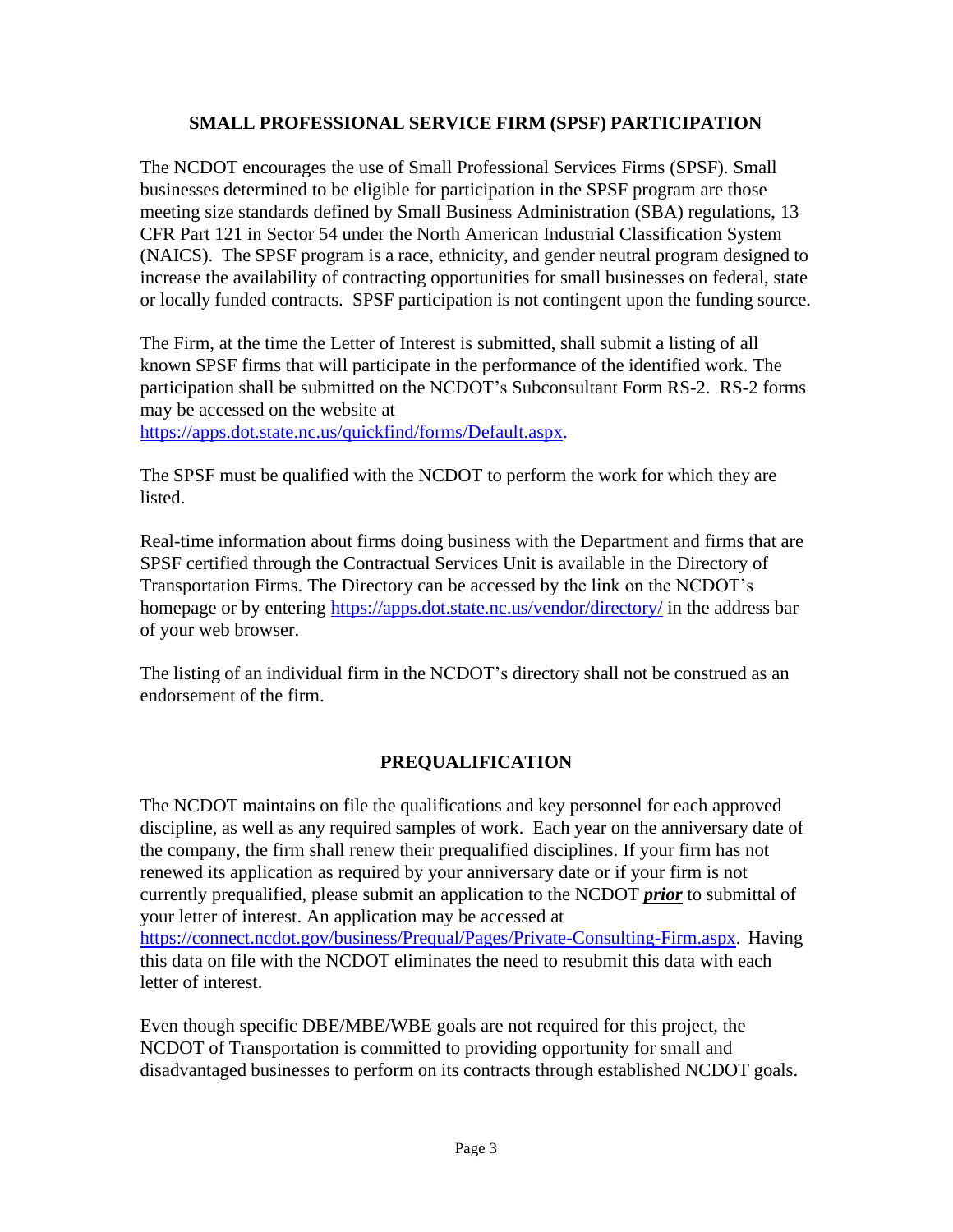The Firm, subconsultant and subfirm shall not discriminate on the basis of race, religion, color, national origin, age, disability or sex in the performance of this contract.

"The Town of Wadesboro in accordance with Title VI of the Civil Rights Act of 1964,78 Stat. 252, 42 U.S.C. 2000d to 2000d-4 and Title 49, Code of Federal Regulations, Department of Transportation, Subtitle A, Office of the Secretary, Part 21, Nondiscrimination in Federally-assisted programs of the Department of Transportation issued pursuant to such Act, hereby notifies all firms that it will affirmatively insure that in any contract entered into pursuant to this advertisement, minority business enterprises will be afforded full opportunity to provide services in response to this invitation and will not be discriminated against on the grounds of race, color, or national origin in consideration for an award."

# **EVALUATION**

Firms submitting LOIs to perform the Construction Engineering and Inspection Services on this specific project will be evaluated based upon certain considerations. The following considerations, with the weighted importance, will be utilized to select a minimum of three firms from those submitting an LOI:

- 1. Firm's experience, knowledge, familiarity and past performance with CEI services - 30%
- 2. The experience of the firm's proposed staff to perform the type of work required 40%
- 3. Firm's understanding of the project specific issues and their responsibility in delivering services for the advertised project – 30%

After reviewing qualifications, if firms are equal on the evaluation review, then those qualified firms with proposed SPSF participation will be given priority consideration.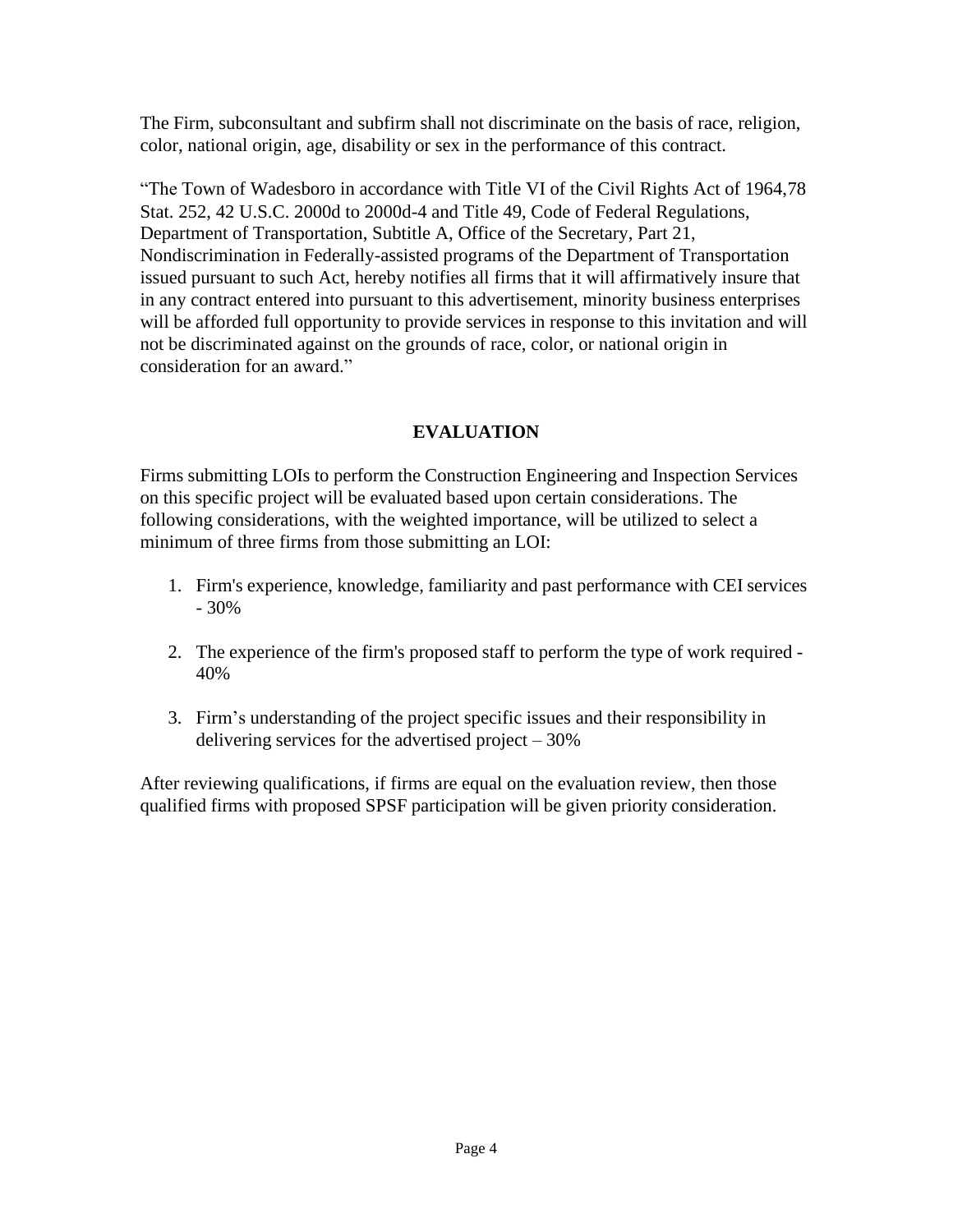#### **FORMAT FOR SUBMISSION OF A OFLETTER OF INTEREST**

All letters of interest are limited to 15 pages (RS-2 forms are not included in the page count) inclusive of the cover sheet, and shall be typed on 8 1/2" x 11" sheets, singlespaced, one-sided. Fold out pages are not allowed. In order to reduce costs and to facilitate recycling; binders, dividers, tabs, etc. are prohibited. One staple in the upper left-hand corner is preferred. *Letters of interest containing more than 15 pages will not be considered.*

#### **Section I - Cover/Introductory Letter**

The introductory letter should be addressed to Hugh James Public Services Director. Said letter is limited to 2 pages and should contain the following elements of information:

- Expression of firm's interest in the work;
- Statement of whether firm is on register or submitting information with letter of interest;
- Date of most recent private engineering firm qualification;
- Statement regarding firms' possible conflict(s) of interest for the work; and
- Summation of information contained in the letter of interest.

#### **Section II - Evaluation Factors**

This section is limited to 5 pages and should contain information regarding evaluation and other factors listed in the advertisement such as:

- A brief synopsis of the firm's previous Construction Engineering and Inspection Services experience that is focused to the type of project advertised for services [performed within last seven (7) years];
- The number of employees within the firm;
- A brief description of the firm's approach to performing Construction Engineering and Inspection Services for this work, including the firm's understanding of their responsibility with regard to safety, contract administration, environmental responsibility, claims, and project delivery;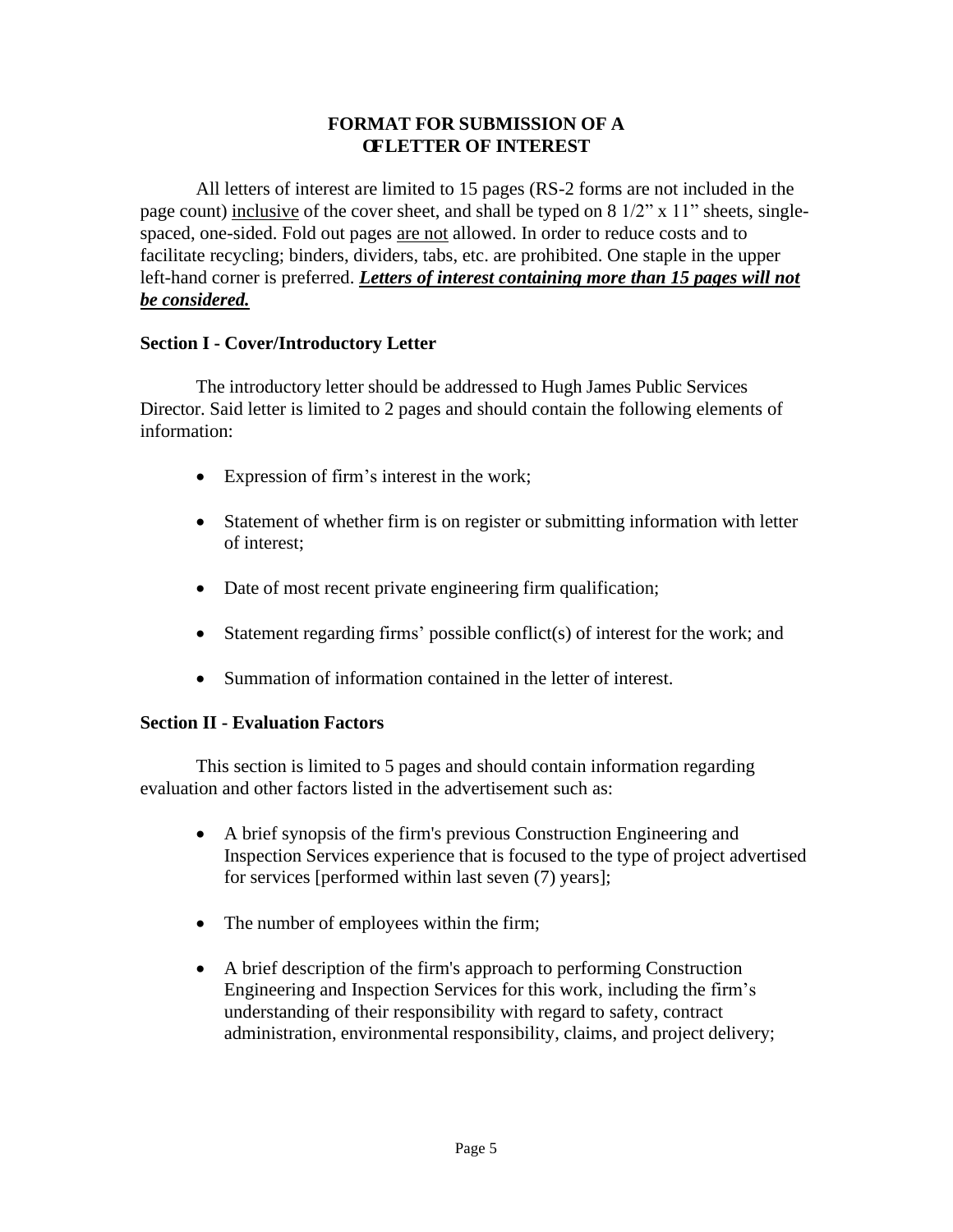- The proposed personnel to be assigned to the work by discipline and their availability date on the project;
- Identify project personnel/subconsultants' qualifications and experience as related to this work;
- Unique qualifications of key team members; and
- Any innovative approaches to be used.

#### **Section III - Supportive Information**

This section is limited to 8 pages and should contain the following information:

- Capacity Chart/Graph (available work force);
- Organizational chart indicating personnel to be assigned by discipline;
- The resumes of key personnel Engineers, Transportation Technician III and IV levels only – that are proposed to be assigned to the work;
- Names, classifications, and location(s) of the firms' North Carolina employees and resources to be assigned to the advertised work; and
- Other information.

# **Appendices -- CONSULTANT CERTIFICATION Form RS-2**

### Completed Form RS-2 forms **SHALL** be submitted with the firm's letter of interest.

This section is limited to the number of pages required to provide the requested information.

Submit Form RS-2 forms for the following:

- Prime Consultant firm (Prime Consultant Form RS-2 Rev 1/14/08), and;
- ANY/ALL subconsultant firms (Subconsultant Form RS-2 Rev 1/15/08) to be or anticipated to be utilized by your firm.

Complete and *sign* each Form RS-2 (instructions are listed on the form)

**In the event the firm has no subconsultant, it is required that this be indicated on the Subconsultant Form RS-2 by entering the word "None" or the number "ZERO" and** *signing* **the form.**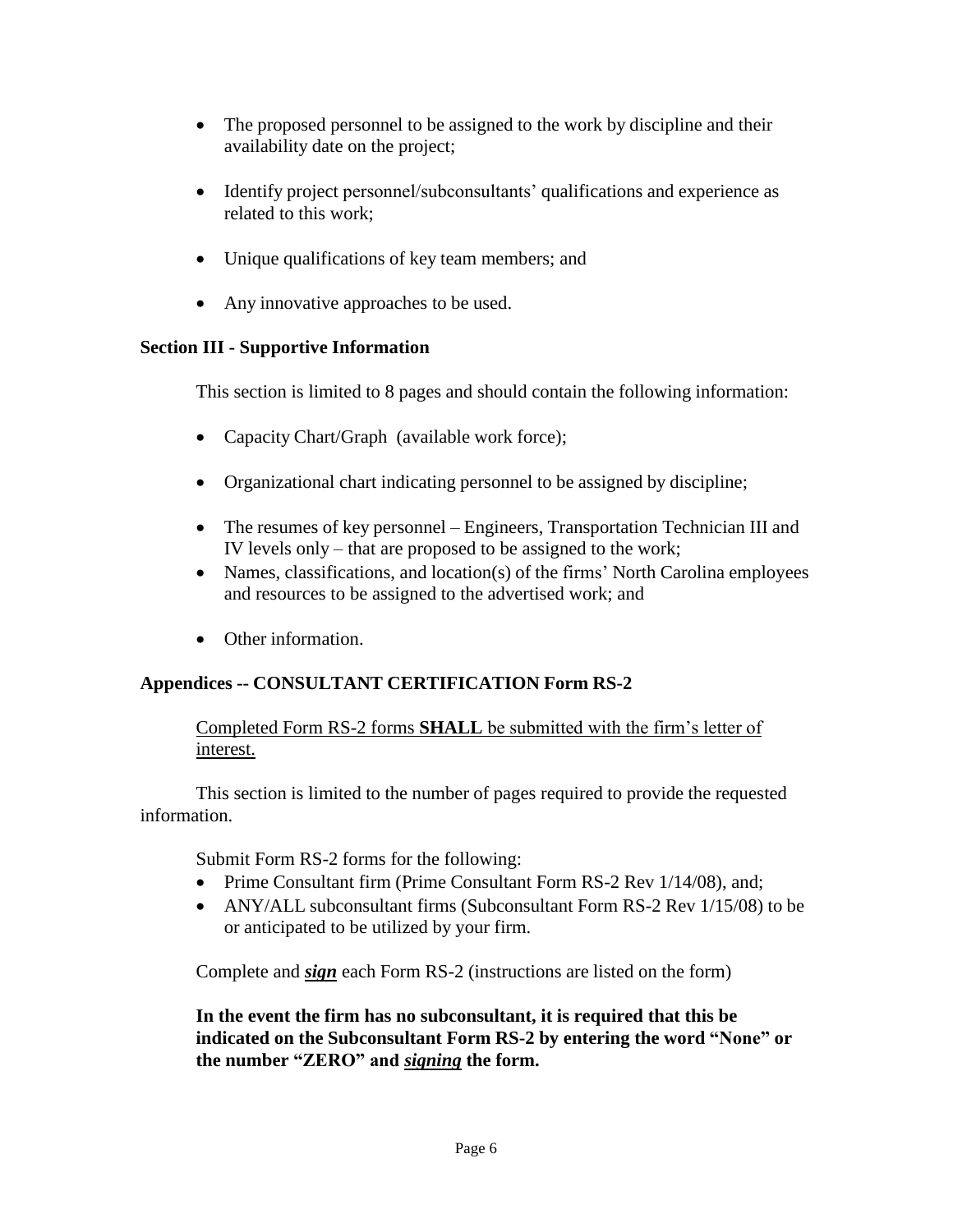The required forms are available at: [https://apps.dot.state.nc.us/quickfind/forms/Default.aspx.](https://apps.dot.state.nc.us/quickfind/forms/Default.aspx)

# **SUBMISSION OF LETTER OF INTEREST**

Private engineering firms are invited to have letters of interest for furnishing the abovementioned services to the Town of Wadesboro by **5 p.m.** on April 22, 2022. **Lettersof interest received after this deadline will not be considered.**

**Firms submitting letters of interest are encouraged to carefully check them for conformance to the requirements stated above. If Letters of Interest (LOIs) do not meet ALL of these requirements, or to any address other than shown below they will be disqualified. No exception will be granted.**

**Three (3) printed copies should be provided by mail or hand delivery prior to the deadline. In addition, a PDF copy is also required in order to minimize the number of printed copies being requested.**

The PDF copy should be e-mailed to:towwaterplant@windstream.net

The mail is address is: Hugh James Town of Wadesboro PO Box 697 Wadesboro, NC 28170

The delivery address is: Hugh James Town of Wadesboro 124 E. Wade Street Wadesboro, NC 28170

Any questions concerning the advertisement should be directed to Hugh James at [towwaterplant@windstream.net](mailto:towwaterplant@windstream.net) or by telephone at 704-694-5171. If you feel information provided is inadequate to submit a letter of interest, please contact Hugh James.